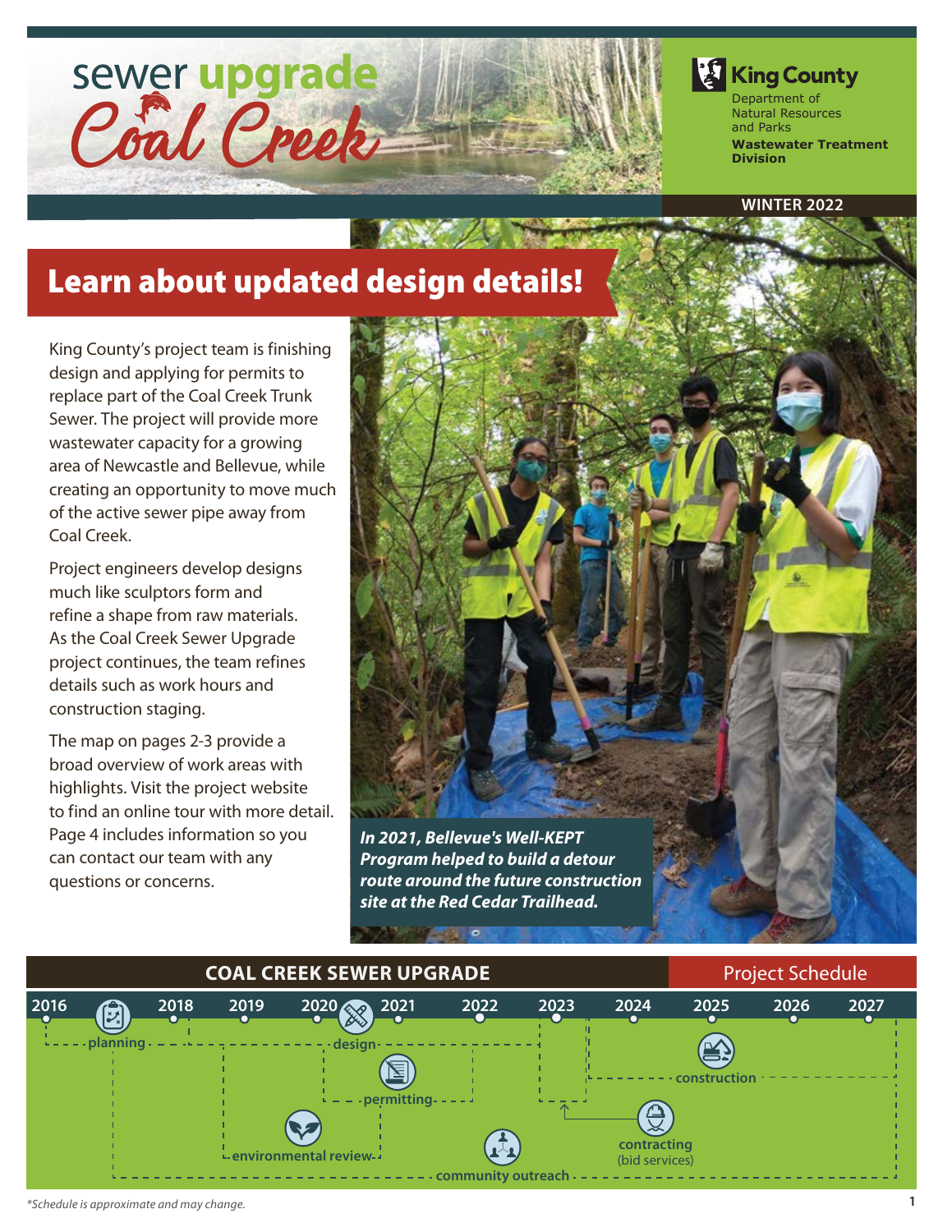

**neighbors, commuters, and trail users. Staging area close to work sites until they are needed.**